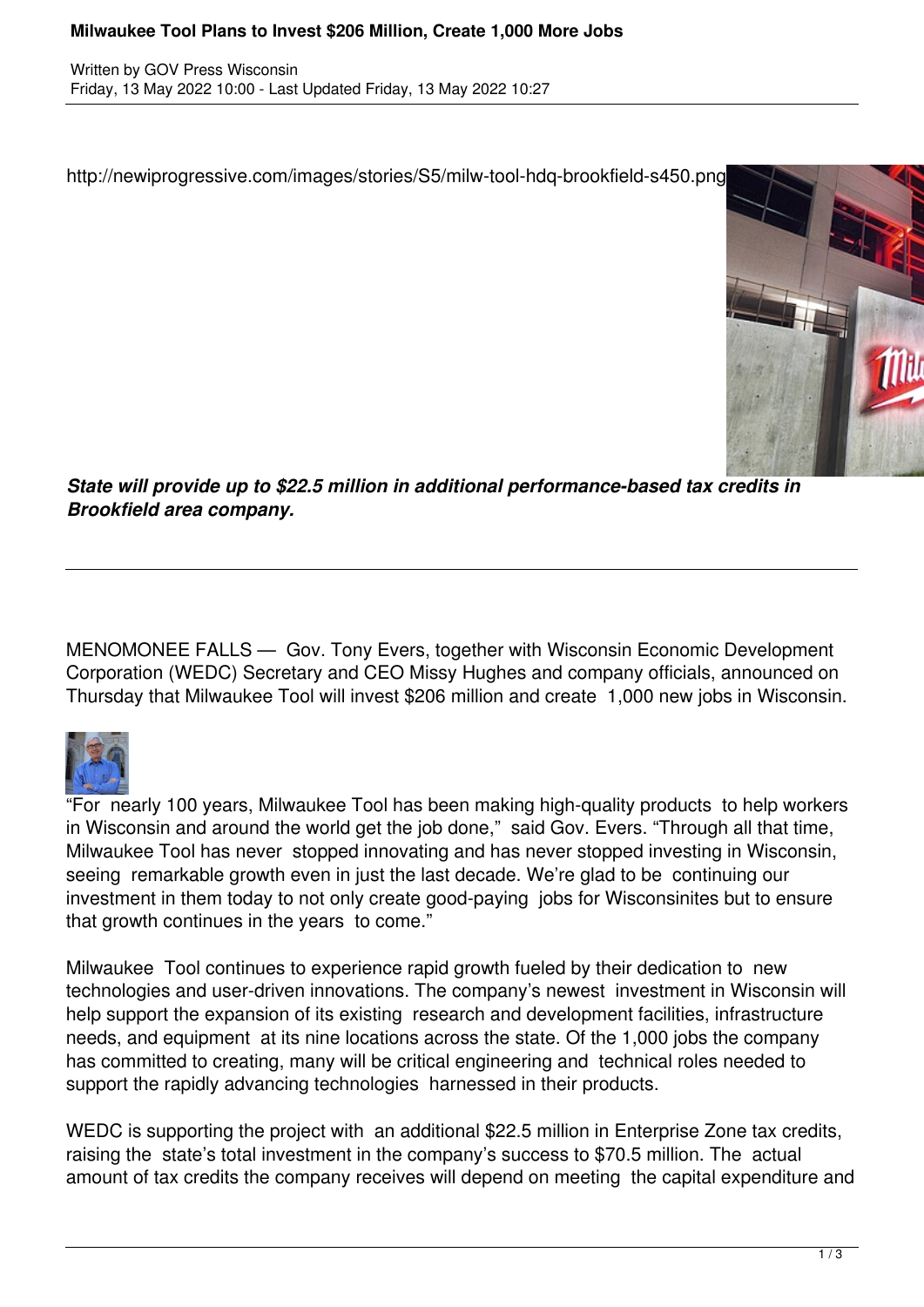## **Milwaukee Tool Plans to Invest \$206 Million, Create 1,000 More Jobs**

Written by GOV Press Wisconsin Friday, 13 May 2022 10:00 - Last Updated Friday, 13 May 2022 10:27

job creation goals.

"Milwaukee Tool's investment in Wisconsin is creating opportunities not only for the company's workers but for all the suppliers, construction companies, and others who partner with them," said WEDC Secretary and CEO Hughes. "The company has deep Wisconsin roots and displays those Badger values in the communities they work in by paying employees fairly and encouraging them to give back through volunteering."

WEDC and Milwaukee Tool began their partnership in 2016 when the state created an Enterprise Zone to support the company's expansion in Wisconsin. The latest amendment to the zone will provide up to \$70.5 million in state tax credits if the company makes a total capital investment of at least \$285 million and creates new full-time jobs in accordance with its Enterprise Zone Tax Credit Agreement requirements by Dec. 31, 2027. As of Dec. 31, 2021, Milwaukee Tool has invested more than \$233 million and created 2,289 new jobs.



Over the last decade, the company has experienced incredible double-digit growth globally and currently employs more than 10,000 people in the United States, with more than 3,600 in Wisconsin.

"This state has been our company's home for nearly 100 years, and we're proud to continue our investments here," said Ty Staviski, chief financial officer for Milwaukee Tool. "Our people are the key to our success. We look forward to introducing 1,000 more people to the incredible culture we've created at our world-class facilities."

Founded in Milwaukee in 1924, Milwaukee Tool develops jobsite solutions for the construction trades worldwide. The company is especially known for cordless power tools, safety solutions, battery-powered outdoor power equipment, time-saving accessories, and innovative hand tools. It is headquartered in Brookfield.

"With innovative design and products with exceptional performance, Milwaukee Tool's a clear industry leader," said Gale Klappa, co-chair of Milwaukee 7 and executive chairman of WEC Energy Group. "The company's extraordinary growth trajectory is creating career opportunities for graduates of our colleges and universities, as well as luring talented people to southeastern Wisconsin from across the world. As Milwaukee Tool applies its technical expertise to new